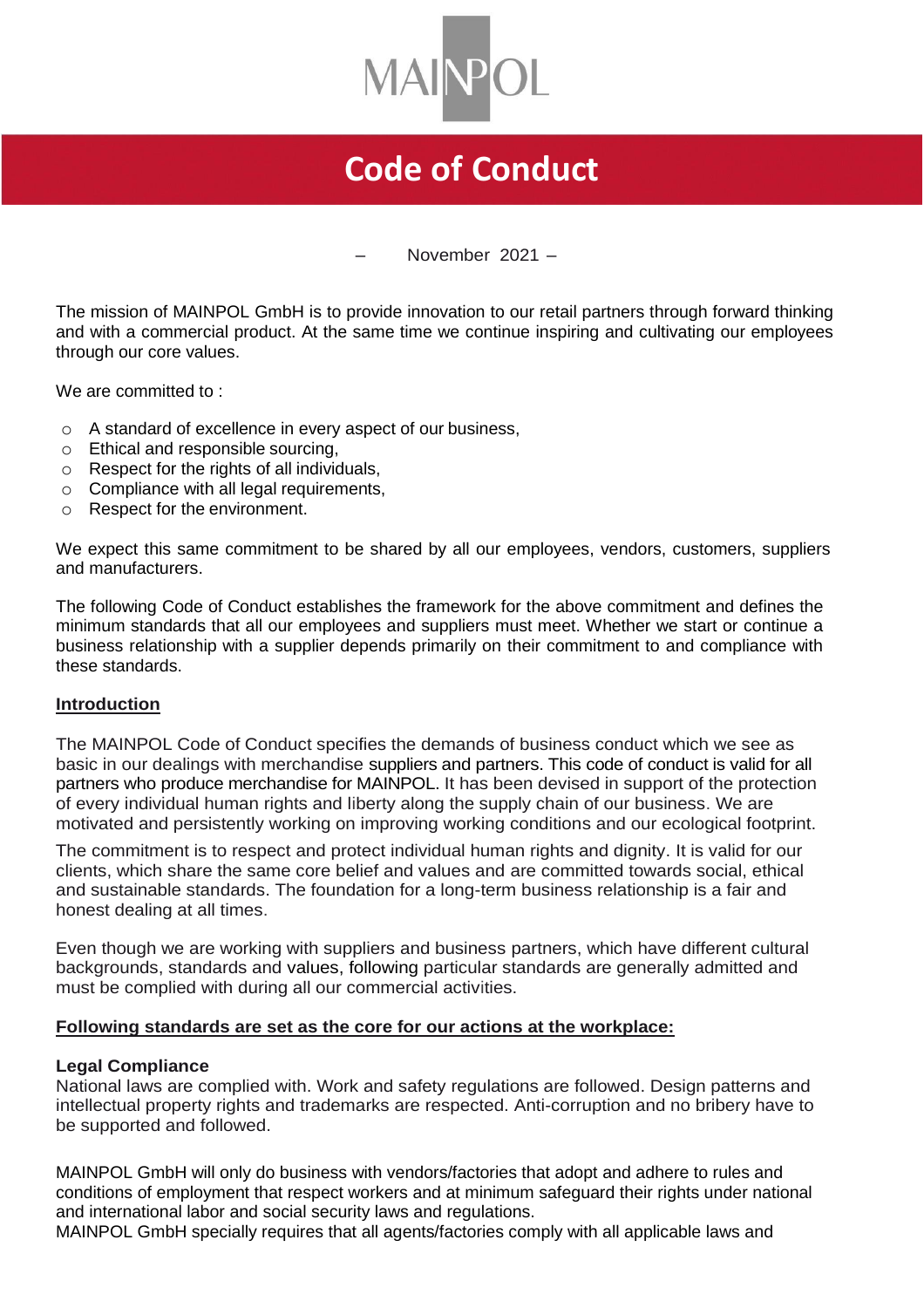regulations relating to the exportation and importation of merchandise, including country of origin, labeling, customs classifications and valuation and all laws prohibiting transshipment of merchandise. Where local industry standards are higher than applicable legal requirements, the higher standards apply.

# **Labour**

Based on respect for the fundamental human rights, freedom of employment must be guaranteed. Forced labour, child labour, slave labour and any illegal form of employment is forbidden and will not be tolerated in any way.

The identity of each person is to be maintained - i.e. employees cannot be forced to hand over their documents of identity to the employers.

Discrimination and punishment in employment is not tolerated. Vulnerable groups have to be protected and treated equally.

The freedom of association and collective bargaining has to be granted.

The work environment has to be safe and hygienic.

Working hours cannot be excessive.

Workers should be employed on regular basis and receive their wages on time.

# **Forced Labor**

MAINPOL GmbH will not work with any vendors/factories that uses any forced or involuntary labor, whether imprisoned, bonded, trafficked, indentured or otherwise.

## **Labour of child**

Child labour cannot take place and is absolutely unacceptable. An infringement against this basic principle would be treated with zero tolerance and result in the termination of the business relationship and legal action.

MAINPOL GmbH will not work with any vendors/factories that utilize labor under the age of 16 or under the age of completion of compulsory education, whichever is higher. Workers must not be younger than 16 years. lf local regulations provide for higher age limits they have to be followed. Every child is to be protected from exploitation and work which may expose this person to danger; this also extends to activity, which may hinder a child's natural physical, spiritual, moral and social development.

Hazardous work has to be performed by workers of at least 18 years old.

# **Abuse & Harassment**

MAINPOL GmbH requires that all vendors/factories treat each employee with dignity and respect, and that they will not use corporal punishment, threats or other forms of unlawful, physical, sexual, psychological or verbal harassment or abuse or coercion, whether mental or physical. All our Agents/factories must implement a non-retaliation policy that allows workers to freely express their concerns about workplace conditions

#### **Non-Discrimination**

Discrimination of any kind is prohibited. Equality and equal opportunities are to be guaranteed for all employees irrespective of race, skin colour, sex, creed, political view, nationality, social background, culture or any other distinctions.

MAINPOL GmbH will not work with any vendors/factories that discriminates in their hiring and employment practices, including compensation, advancement, discipline, termination, retirement or other on the basis of race, ethnic origin, national origin, religion, age, marital status, capacity to bear children, pregnancy, HIV or any other medical status, sexual orientation, gender, political opinion, social status, legal migrant worker status, disability, or other legally protected category.

# **Working terms**

Working terms must be carried out under conditions which are proper and adequate in regards for the health and safety of those involved. Wages and benefits must be fully comparable with local norms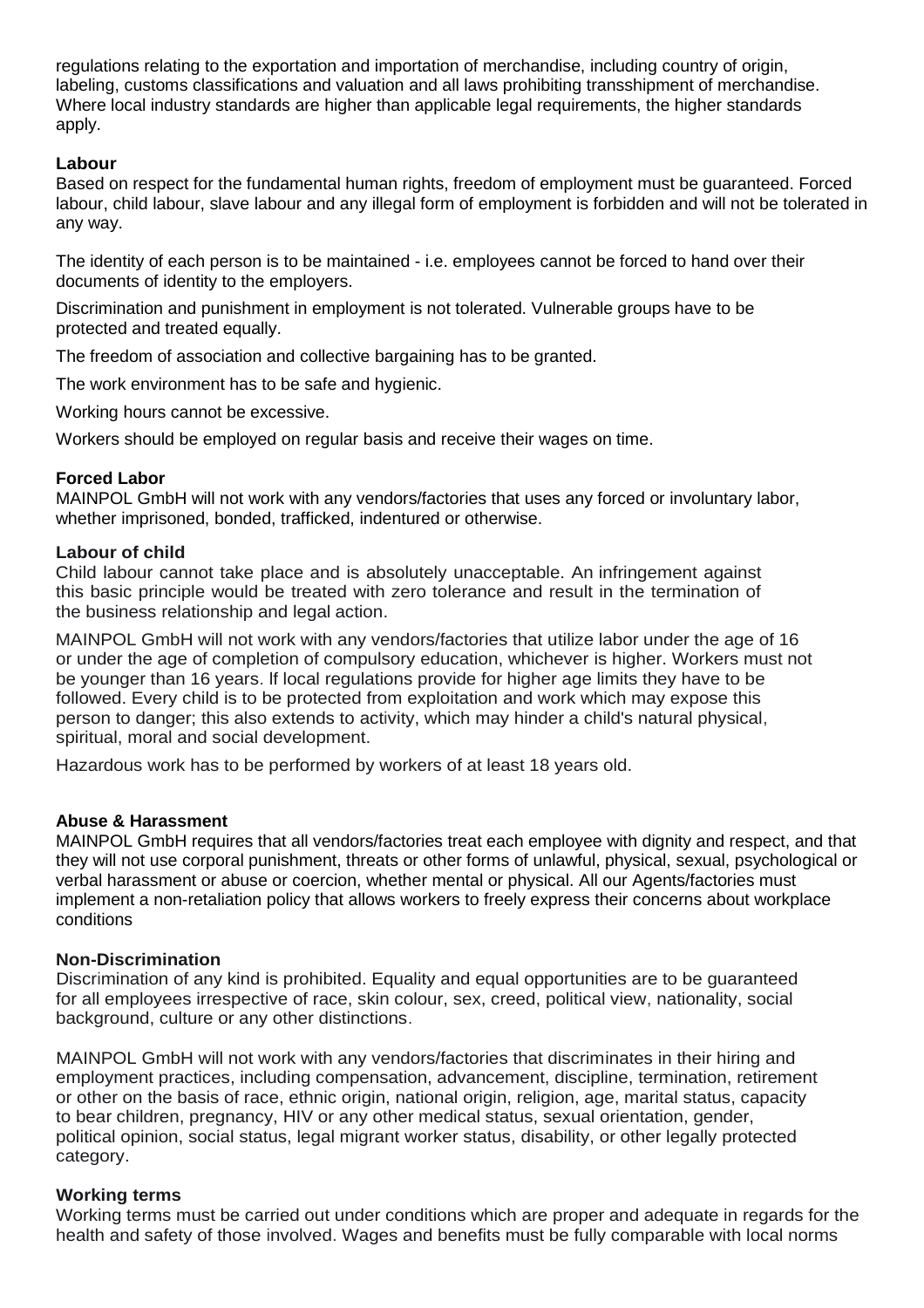and all local laws.

The paying out of wages and other benefits has to take place regularly, on time and directly to the employee. Working hours have to be in accordance with working-time regulations and current law.

A safe working environment including occupational hygiene must be provided and a maximum effort is to be made to ensure and promote health protection.

## **Wages and Benefits**

MAINPOL GmbH requires that every worker has a right to compensation for a regular work week that is sufficient to meet the worker's basic needs and provide some discretionary income.

Vendors/factories shall pay at least the minimum wage or the appropriate prevailing wage, whichever is higher, comply with all legal requirements on wages and provide any fringe benefits required by law or contract.

Where compensation does not meet workers' basic needs and provide some discretionary income, each employer shall work with the MAINPOL GmbH to take appropriate actions that seek to progressively realize a level of compensation that does.

## **Working Hours**

MAINPOL GmbH requires that all vendors/factories must comply with all applicable laws and regulations related to work hours, including but not limited to hours of work, overtime, maximum hours, rest day, and holidays.

The regular working hours per week shall not exceed 48 hours; other than exceptional circumstances, the total of regular and overtime hours per week must not exceed 60 hours. All overtime work shall be consensual. In addition, employees will be entitled to at least 24 consecutive hours of rest in every seven-day period. Vendors/factories must not request overtime on a regular basis and shall compensate all overtime work at a premium rate.

Vendors/factories must also provide employees with a clear written accounting statement for every pay period and must not deduct or withhold wages or benefits for disciplinary infractions.

# **Health & Safety**

MAINPOL GmbH requires that all vendors/factories provide a safe and healthy workplace setting to prevent accidents and injury to health arising out of, linked with, or occurring in the course of work or as a result of the operation of employers' facilities.

#### **Environment**

The environmental performance has to be aligned with legal requirements.

The management of the production unit has to improve water and energy efficiency according to the possibilities on a regular basis. Emissions, waste and the use of hazardous chemicals shall be reduced as well.

MAINPOL GmbH requires that all vendors/factories comply with all applicable local environmental laws and regulations and adopt responsible measures to mitigate negative impacts that the workplace has on the environment.

#### **Subcontracting**

MAINPOL GmbH strictly prohibits unauthorized production and requires that no agent/factory will use any unauthorized facility for the manufacture of MAINPOL GmbH merchandise or components thereof without MAINPOL GmbH express prior written consent, and only after the subcontractor has entered into a written commitment with MAINPOL GmbH to comply with this Code of Conduct.

# **Documentation and Monitoring**

At its discretion, MAINPOL GmbH and its designated agents (including third parties) may engage in monitoring activities to confirm compliance with this Code of Conduct, including announced or unannounced on-site inspections of manufacturing facilities and employer-provided housing, reviews of books and records relating to employment matters, private interviews with employees, or certification by